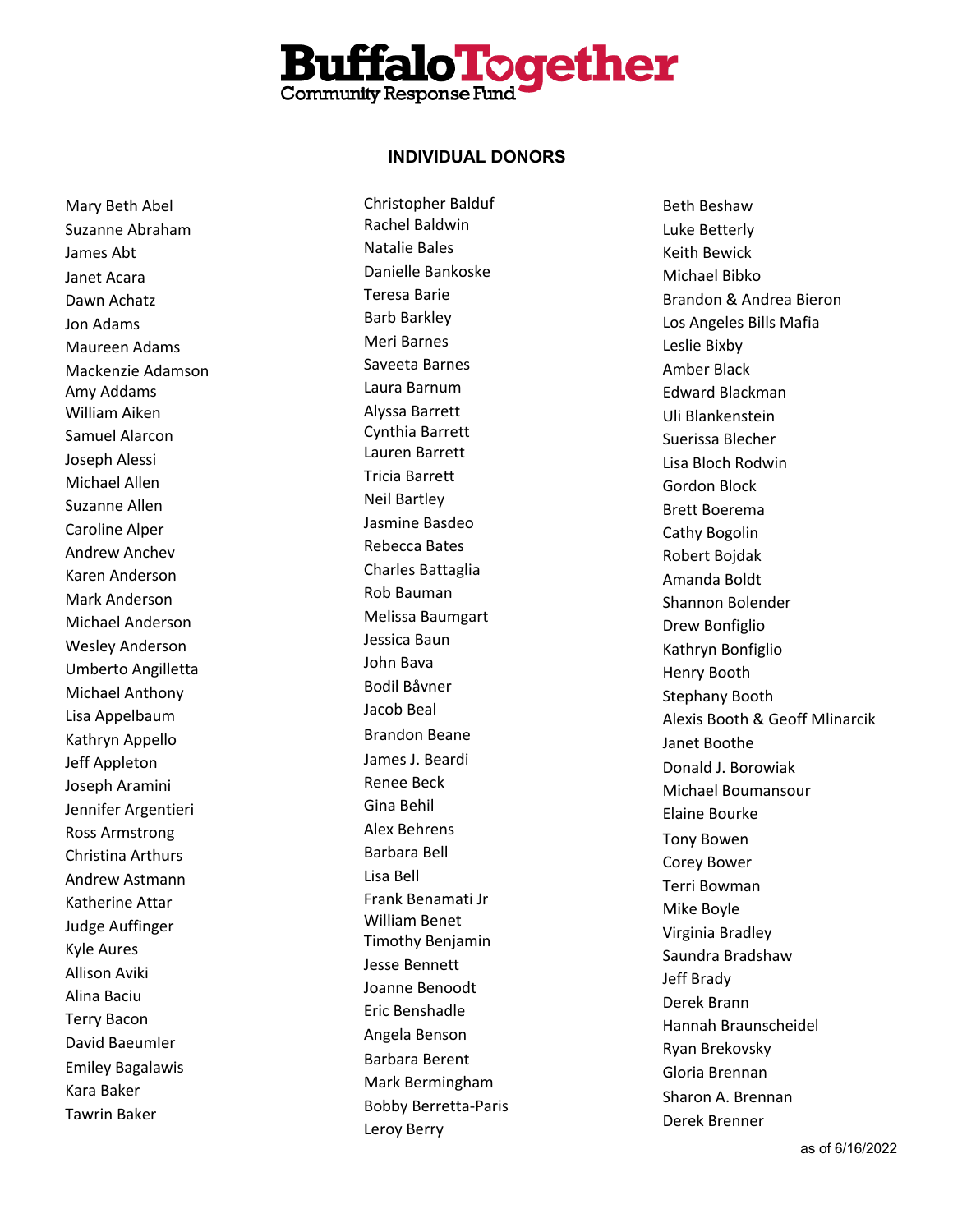

Lindsay Bridenbaker Linda Brigance Deborah Briggs Michelle Bright Carol Brighton Meredith Bringley Katie Brisson Elizabeth Brodeur Sara Brothman D. Brown Kaly Brown Patrick Brown Robin Brown Gretchen Brownscheidle Marjorie Bryen Molly Buckley Caitlin Buco Mary Ann Budin Aidan Budniewski Shannon Buffington Glenn Bugala Jeanne Bullock Laurie Bullock Sarah Burchart Evelyn Burgess Richard Burgess Phyllis Burgio Joyce Burke Ellen Burkhardt Gary Burns Denise Burrows Nancy Bush Sharon Bush Robert Bushey Megan Bushneck Antonia Butler Eva Byrne Tammy Call Thomas Camp Felicia Cannavino

Donna Carey Louis Carey Brian Carlson Lindsay Carlson Jeffrey Carpenter Adrienne Carrick Terri Carson Kelly and Richard Carter Susan Case David Cash Benjamin Cassidy Jennifer Cassidy Justin Cassity Courtney Cavallario Lori Cavanaugh Danielle Cavaretta Christine Chandler Steve Chapman Tony Chimera Lauren Chirico Shilpa and Varun Chowdhry Darrell Christman Mary Christy Mark and Donna Cicero Rose Cirnigliaro Sarah Clark John and Louise Clarno Shaun Cleary Elizabeth Cleary -Clark Susan Clements Marleah Close Kathleen Clouden Brett Cochran Molly Cochran Chris Cohan Rich Cohen Renita Cohill Seth Cohn Jessica Cole Josephine Cole

Michele Cole -Hector Alexander Collesano Rob Collins Barney Col ó n Don Conaughty Jeanne Connolly Elizabeth Constantine Allison Cont e Nicole Conte Kimberly A. Cook Frank Cooney Emily Cooper John Corcoran Meghan Corcoran Sara Corry Lauren Corwin Winsome Costley John Cotter Barbara Courtney Alex Cox Kate Cox Robert Cozza Julie Crandall Amy Crane Den s ie Cramer Robert E. Cratin Taaliba Crawford William Creeley Jonathan Cretella Swee May Cripe Leia Cruz Amanda Cucchiara Lauren Cuddy Jennifer Culp Tyler Cumella Wesleigh Cummings Thomas J Cunningham III Clare Cusack Kristin Cutini Maureen Dahlke John Daigler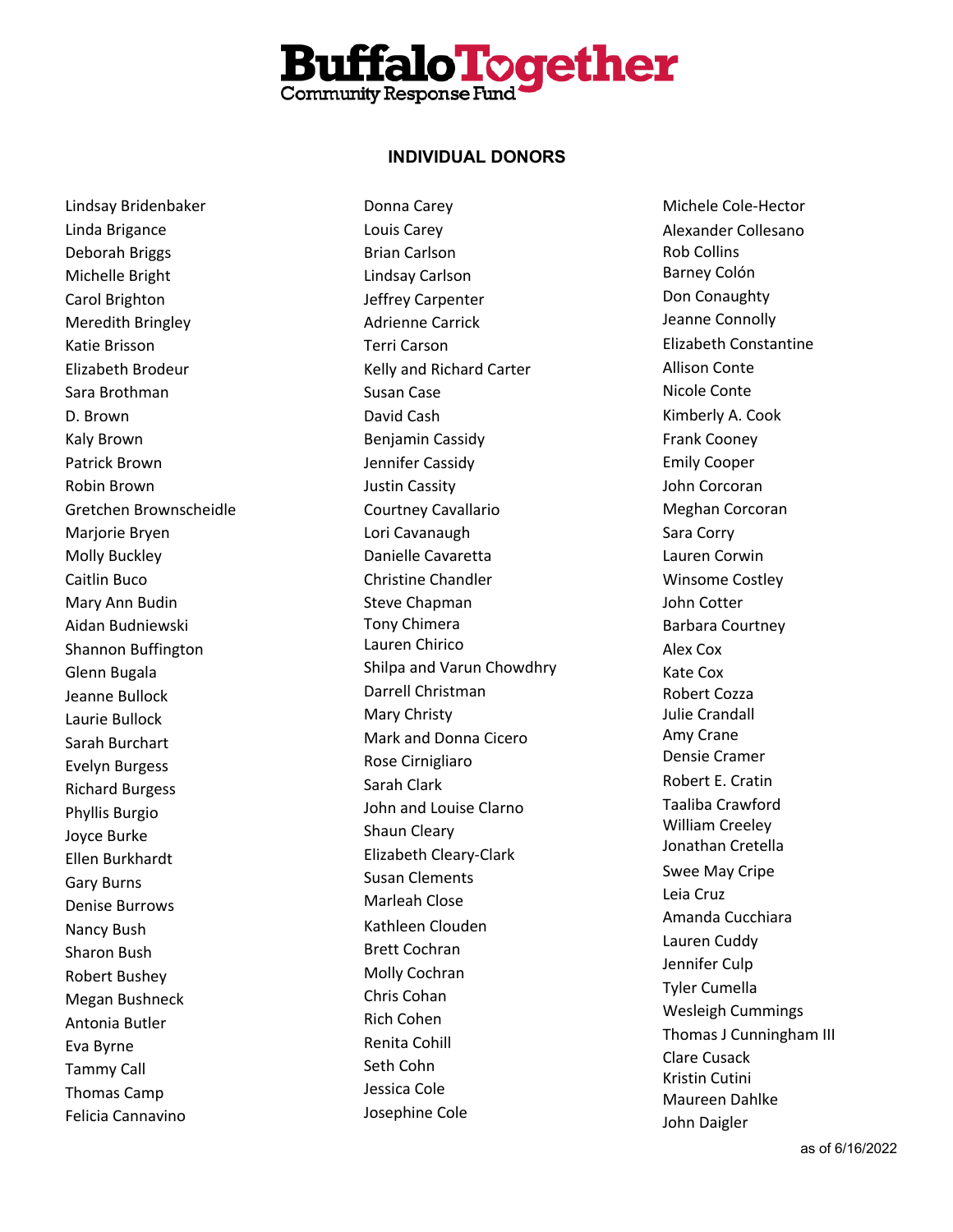

Carol Dalton Ellen Daly Bushra Dano Gary Dargush Luke Darling Charlene David -Joseph Michael Davidson Gerald Davis Bonnie Day Kali Day Sara Dayton Eileen Debo Maria DeChellis Stacie S. Decker Kevin Deese Kiana Deiter Teresa DeLaurentiis Carol Delmonico Katherine Denecke Nate Derion Vicki Jo DeRocker Mia Derstine Aatman Desai Mary Devine Kevin Devitt Maura Dewan John Dhanens Chelsea Dietsch Amber DiNatale Ann DiPetta Joshua Dissek Vamil Divan Michael Dixson Jonathan Doerr Amanda Dolber Jennifer Donacik Penny Donaldson Jacqueline Doody Kevin Dorr Libby Doucet Shannon Dougherty

Jennifer Dowdall Ashley Downes Korey Downey Anna Dresner Jean DuBow Karen Duff Maureen Dugan Michael Dugan Katy Duggan Kimberly Duggan Linda Dukat Johanna Dunn MacKenzie Dunsmoor Julie Duquin Brad Dusen Cynthia Dvorak Alicia Dziak Debra Eagle Alice Eaton Maria Echeveste Susan Edelstein Jacob Ederer Cameron Edsall Naeshaun Edwards Molly Eimer Laurie Elkins Riannon Ellis Jake Emler John Emler Nicole Ensinger Allen Erns t Jordan Estey MJ Estocin Shawn Evans Susan Fabian Colleen Fahey Mark Fain Brittany Falchini Jonathan Falk Sara Falk Julie Farb

Ashley Farina Mary Farley Lindsey Farrell William Faulkenberry Chris Faulkner Christine Fedick Nicholas Felix Susan Felser Laura Fenn Andy Ferguson Madeleine Ferguson Marilyn Ferree Christy Ferriter Elizabeth Figini Vince Filapello Marlene Findling Stefan & Carolyn Finney LoBuglio Robert Fischer Priti Fisher James Fleming Katherine Flowers Erin Flynn Patricia Flynn Ronald and Suzanne Foley Rhonda Fomby Monica Ford Danielle Foreman Arlene M. Fosdick Christine A. Foster Leslie Fox Mary Fox Lauren Frank Derek Frappa Timothy Frederick Brendan Frenz Andrew & Melissa Fried Meilee Fu Michelle Fujisaki Mike Furlani Shannon Furtak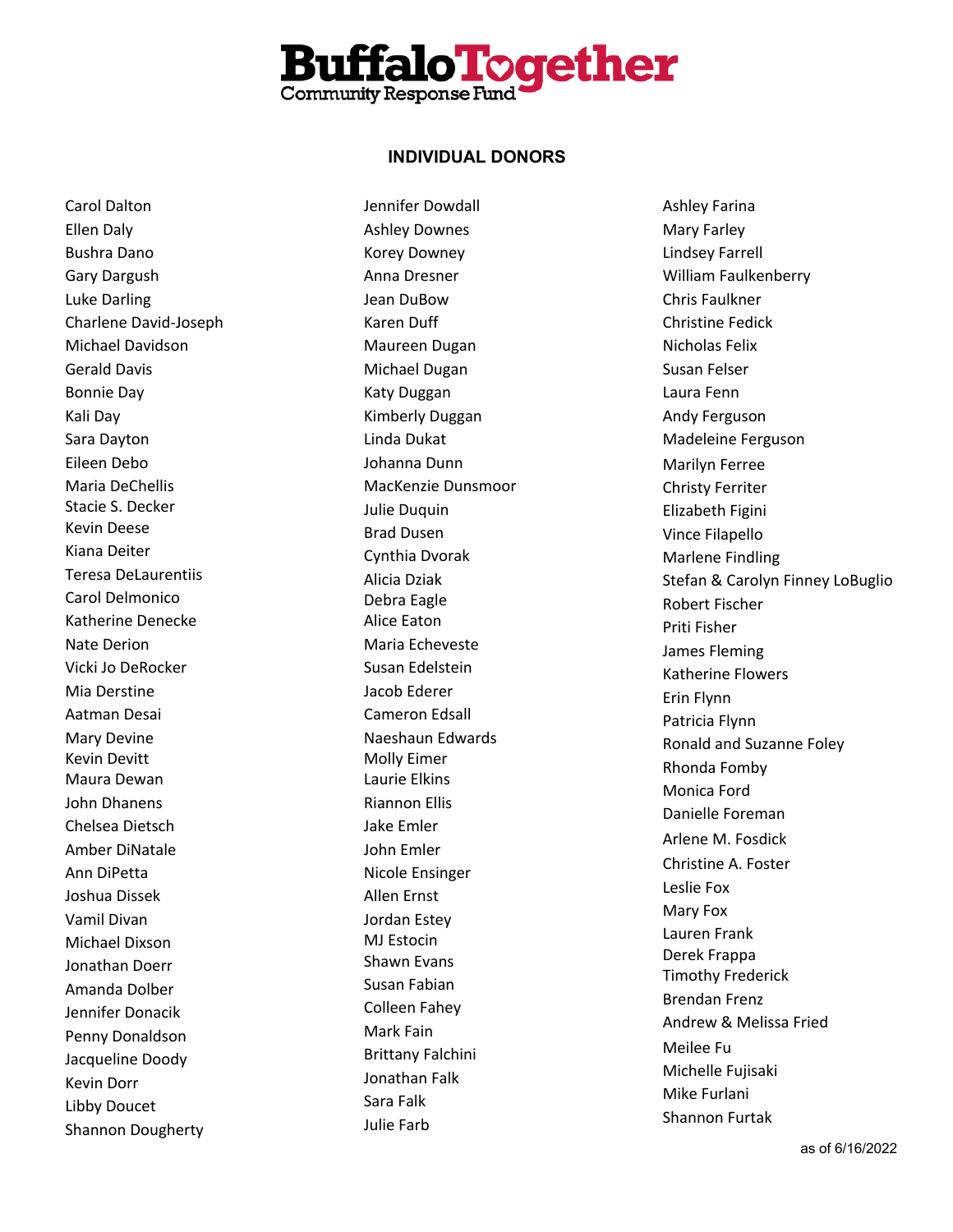

Wayne Gage Cheryl Gaines Sarah Gallaher Ann Galli Brandon Ganster Meaghan Garbes Brenda Garcia Ramon Garcia Tana Garcia Sal Garibay Christine Garrett Ben Garrison Elizabeth Gasiewicz Eve Gatz -Schwamborn Elizabeth Gawinski Daniel Gawrys Joshua Gayfield Sara Gearhart Lauren Gebbia Susan Geck Angela Geels Steven Gelb Jose Genovea Anita Genovese Scott Gertner Tracy Gertz Anthony Gest Vanessa Glushefski LaTanya Gibbs Charles Giglio Jason Giglio Karen Gigliotti Kristen Gilbride Lana Gilger Jill Gilliland Keith Gillogly Amy Ginn Brian Gioia Christopher Giroux Mary Giza Pam Glick

Herbert Glose Erik Goergen Henry Goldenberg Marc Goldstein Donna Gonser Latoya Gonzales Kevin Gorman Caren Gough Carol Goulding Marc Gourevitch Theresa Grafenstine Lynn Graves John Greco Elizabeth Greenblatt Farrah Greene -Palmer Lee Ann Greenslade Kevin Gregory Robert Griffing Hannah Griffith Kim Griswold Dolores Gross Ethan Gross Nancy Gross -Dispenza Mark Grossman Carol Grosso Marilyn and Dick Groves Mike Gullo Kelley Hacker Megan Haessig Dawn Hagenbuch Susan Hager Katrina Hale Cynthia Hall Rachael Hall Paul Hample Judy Han Rob Handley Natalie Handy Summer Handzlik Marianne Hanley

Jason Hanlon Jim Hannan Janelle Hansen Cheryl Hanson Oren Harary Dawn Harbatkin & Lisa Schen Ellie Hare Bryan Harkins Carol Harloff Nicole Harmon -Crawford Daryl Harper Ida Harrigan Margery Harrill Wendy Harris Ben Harsen Scott A. Hartley Carlin Hartman Jennifer Hartman Lisa Hartman Jenna Havyer Loraine Hawthorn Valerie Hawthorn Ben Hayes Charlene Haykel Christopher Hayner Scott Heber Nancy Heberle Kimberly Hehir Pamela Heilman Katie Held Jennifer Hemming Sarah Hench Brian Henderson Sherill -Marie Henriquez Crystal Herberger David Herer Bethany Herrera Neal Herring Krystina Hess Megan Heydne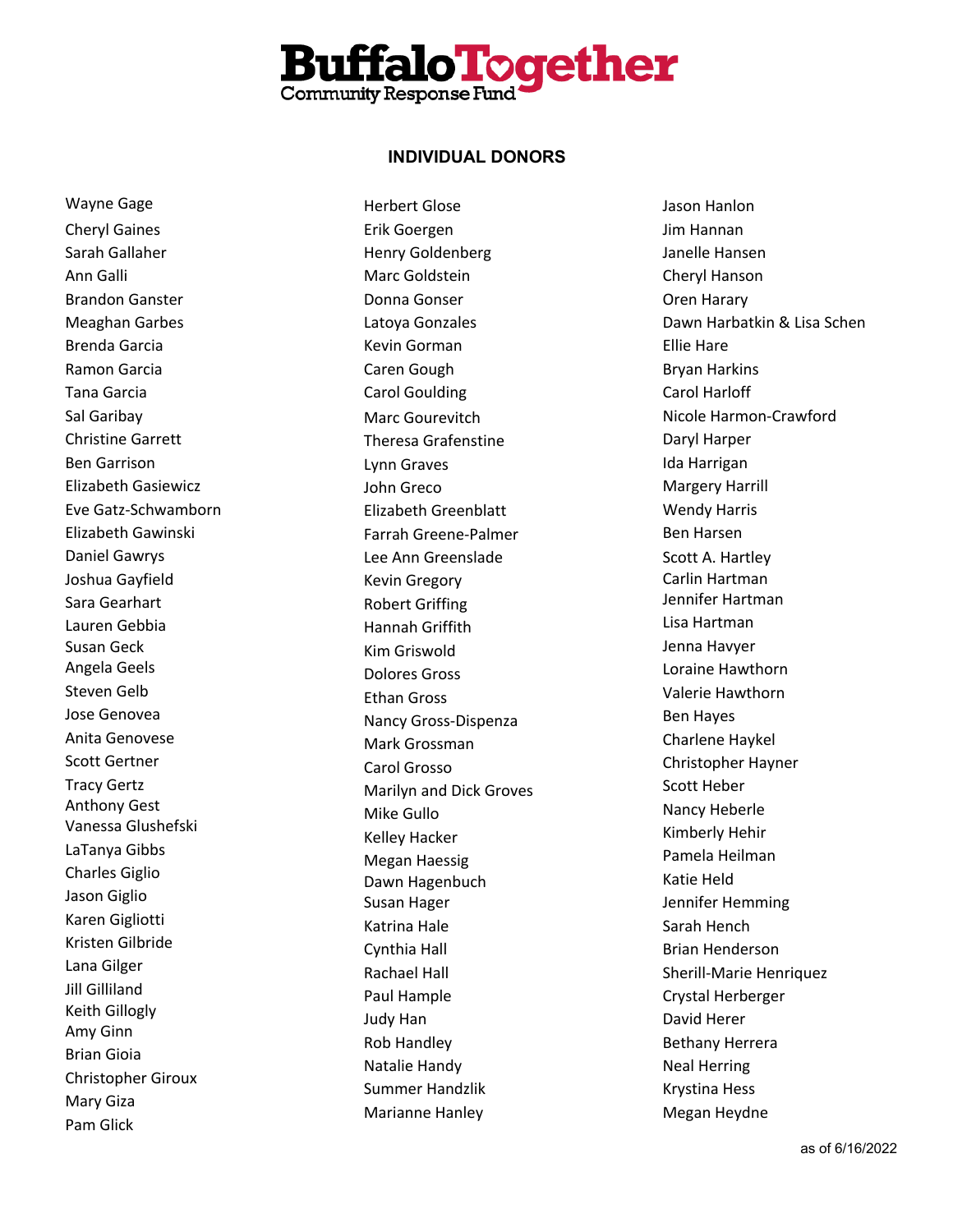

Jean Hickey Amy Hicks Barbara Hicks Cheryl Hill Sara Hill Barbara Hillman Nicholas Hinge Mary Hinkle Jacey Hoch Dana Hock Eric Hoebbel Jesse Hoelscher Caitlin Hoffman Joseph Hoffman Steven Holevinski Jessica Holtzen Holli Honnette Carol Hope Hart Hotels Adele Houghton John Hoyt Liwei Hua Jane Huang Bridget Hughes Jonathan Hughes Sandra Hughes Carolyn Human Brian Hunt Dave Hunt Mimi Hunt Robin Hunter Conor Hurley Anne Sophie Hurst Molly Hyde English Lindsay Iannuzzelli Wayne Imon ingevity Ingevity Sam and Jane Ireland Laurie Iturralde Karen Jackson

Elizabeth Jacobs Eliza Jacobson Lara Jakubowski Melissa James Patrick R. Janiga Kathleen Janik Gillian Janus Eliza Jarvinen Shirley Jaskier Shane Jasura Jakob Jaufmann Anuj Jayakar Gregg Jensen Adam Johnson Clint Johnson Elizabeth Johnson Julie Johnson Michael Johnson Nicholas Johnson Scott Johnson Susan Johnson Silvia Johnston Destiny Jones Jason Jones Lynn Jones Neota Jones Phillip Jones T Stephen Jones Courtney Jordan Lindsay Jordan Ronald Joseph Cheryl Josh Jacob Jurewicz Judith Jurnack Zach Juszkiewicz Kim Kahanic Elizabeth Kahn Kathy Kaiser Patrick Kaler Burga Kalz Fuller Edwin Kamela

Christian Kanaley David Kane Donna Kane Robin Kane Marty Kanengiser Andrea Karb Christopher Karns Widad Kassem David Kaun Roberta Kavanaugh-Reif Andrew Kay Donald Kcoh Sharon Kebil-Whisler Janet Kee Suzanne Keesler Kara Kehoe Patrick Kell Kathy Kelleher Amy Keller Karolyn Keller Allison Kelley Karen Kellogg Conor Kelly Johanna Kelly Marijke Kemble Dan Kennedy Thomas Kenney Kathleen Kennon Michael Kernan Jane Kern-Pringle Jennifer Keys David Kiernan Katelyn Killoran Lyle Kimball Katie King Gregory Kipp Joseph Kipphut Benton Kircher Katherine Kirhle Lisa Kiser Ari Klein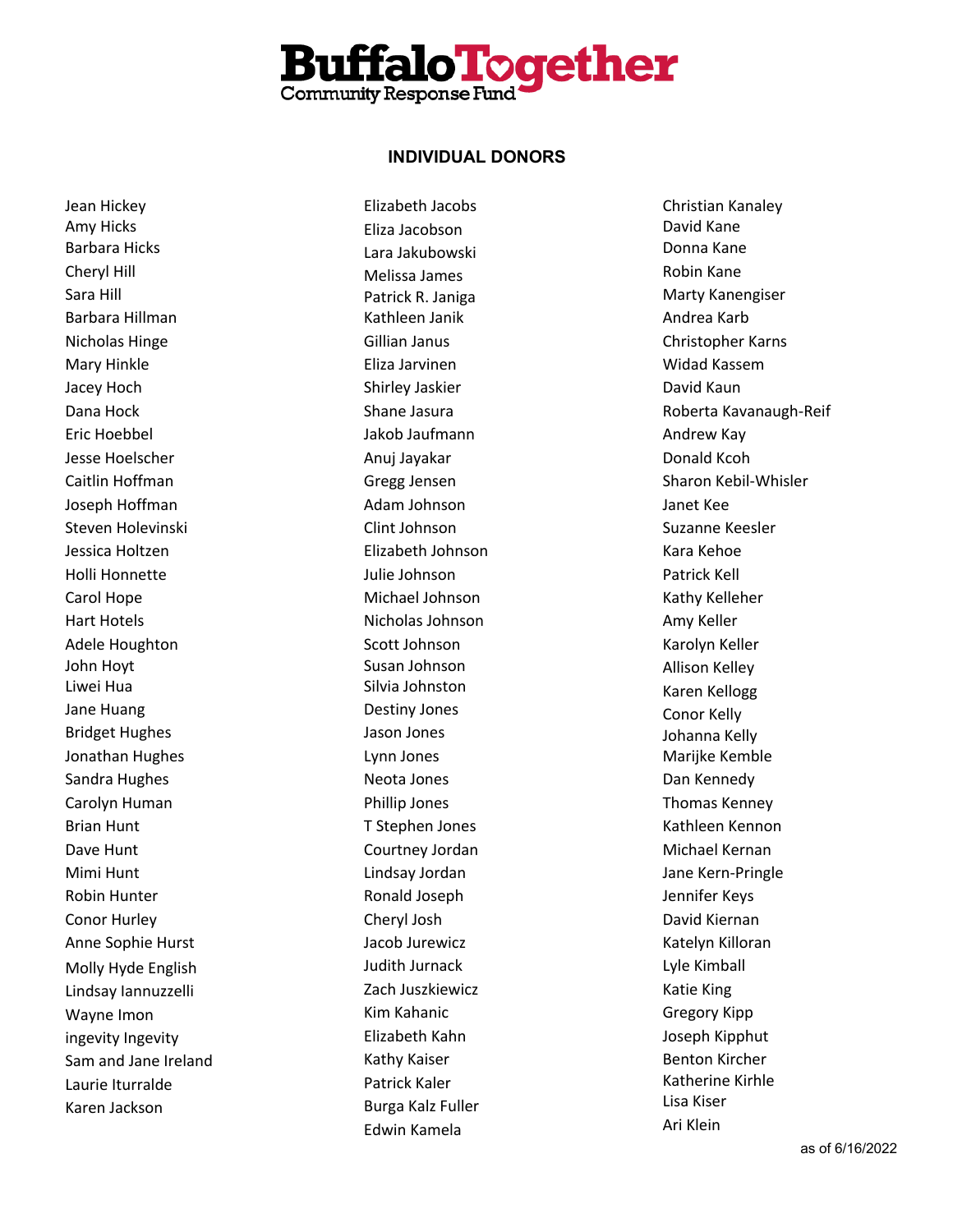

Michael Klein Joshua Klyczek Jeff Knight Lynn Knittel June Knoerzer Jessica Kobielsky Faith C. Kock Dutch Kolthof Mark Korber Kathryn Korff Benjamin Kota John Kowalczyk Kevin Kowalewski Robin Kozlowski Jonathan Kraden Martin Krebs James Kress Joseph Kresse Ellen Kritemeyer Alexa Kroft Chelsea Kubek Betty Kuehner Catherine Kufel Brendan Kuntz Lori Kunzelman Marilyn Kurtzhalts Paul Kwiatkowski Danielle LaJuett Eileen Lake Cara Lalley Ernest Lamoree Mary Lanigan Judith Lansing Justin LaRosa Michael Larrivee Michael Larry Robert Larson Amy Kelly Lauer Julianne Lavallee Zachary Lawson

Suzan Lee Brian Legg Michael Lehr Gareth Lema Janet Lenichek Alexander Lent Jessi Lenth Sarah Leonard Roberta Levine Karen Levy Jen Lewandowski Cheri Lewis Kapauner Lewis Daniel & Robert Lewis - Swann Tori Liberty Scott Lindsay Bill Linthicum Laurie Linton Barbara Lipa Jared Lippman Jarrod LiPuma Lisa A. Lis Mark Lisiecki Heather A Little Ying Liu Alexander Livingston Benjamin Locke Thomas Lombardo Steven Longo Robert Lonski Craig LoPresti Marcus Lowther Torin Lucas Kaitlyn Luksch Jennifer Lutwack Emily Lyons Hannah Lyons Marjorie Macabulit Anthony Macadlo Robert MacDonald

Ben Mack Michael Mack Stephanie Mack John Mackowiak Jean MacLeay Melanie Mahoney Ilana Mainelli Jennifer Majeski Tamara Majkrzak Annette Makino Barbara Mancroni Neeraj Mangla Carly Manino James Manly Melissa Mantione Amber Maras Jeannette Marchant Elizabeth Marchese Luke Marchiori Gina Marinelli Range Marketing Art Marshall James Martin Josh Martin Nancy Martin Steven E Martin Ryan Martineau Catherine Martorana Nick Marzullo Erica Mason Janet C. Massaro Florin Mateoc Heather Mathews Louis Mathews Rachel Mattenberger Shaun Matthies Jill Mattson Richard May Karen Maziarski Chris Mazzella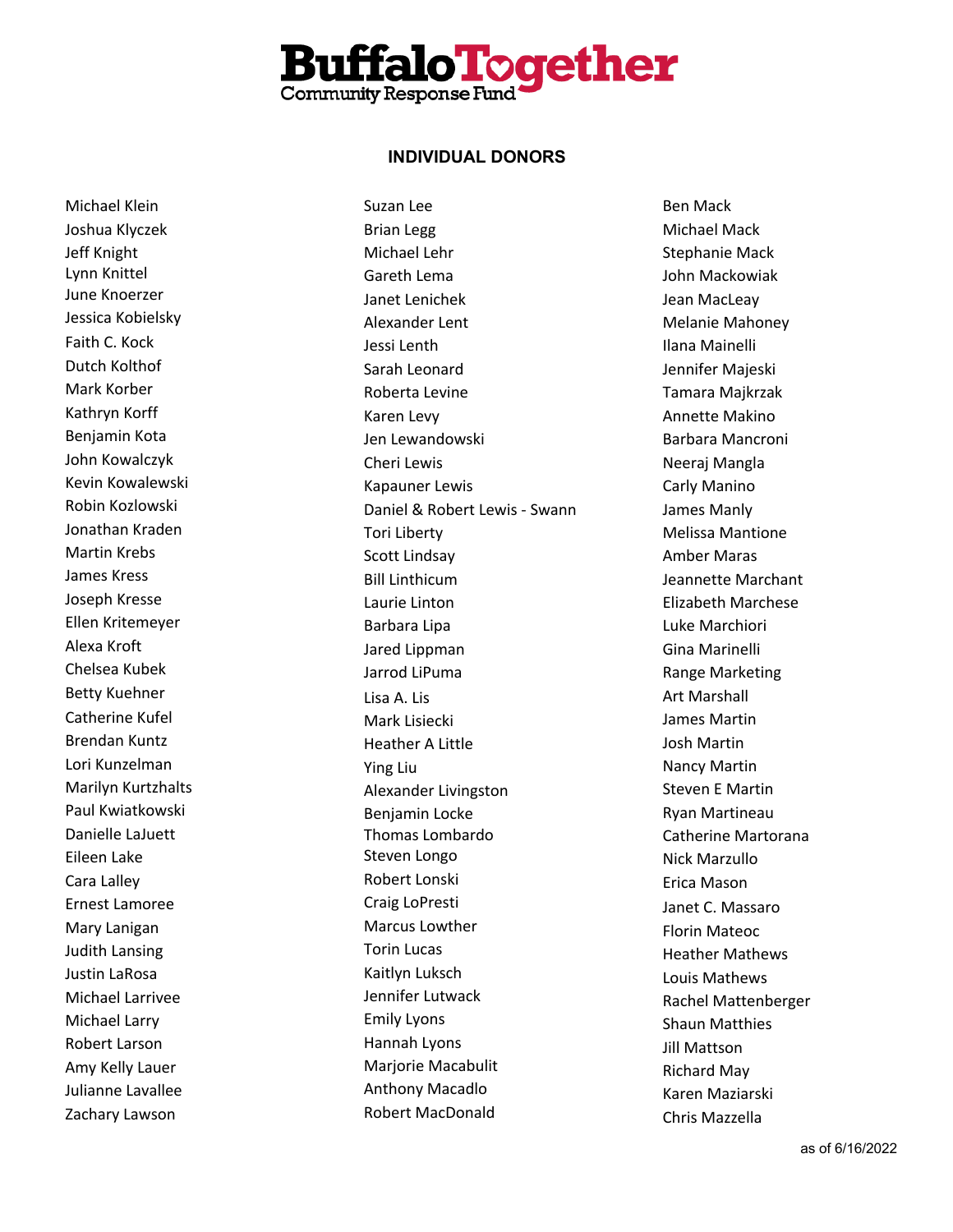

Jessica McAndrew Denise McBurney Donna McCabe Molly McCarthy Sean McCarthy Patrick McCool Gretchen McCormack Kiera McCourt Sarah Mcdonald Kimberly McGinley John McGowan Crystal Mcguire Pat McGuire Constance McKinney Carrie Mckinnon Carolyn Mclean Robbins Mike McLively Katharine Mcloughlin Amanda McMillian Michael McNeill Margaret McWilliams Stephen Measer Ricky Mehta Paul Meissbach Joseph Mendelson Maureen Mennella Paul Menson Elisabeth Mercer Karen Merkel Susan Merkel Mike Messuro Robert Metrick Ellen Mialky Dawn Miceli Zorielle Michael Brett Mickey Michael Micoli Markeem Middleton Kayleigh Mierzejewski Jeffrey Mieth

Cristanne Miller Jaclyn E Miller John Miller Mary Miller Paige Miller Rebecca Miller Ian Milligan-Pate Jacquelyn Minchen Frederick Minges Amy Mings Carolyn Misick Jack Mitchell Joseph Modica Kelley Molina Denise Monahan Harriet Montgomery Zachary Montgomery Melissa Moon David Moorin Margaret Moose Peter Moraca Emily Moree Jeffrey Morris Andrew A. Morrison Julianne Moseley JoAnne Mroziak Susan Muhlrad Rosenbaum Richard S. Mumford Grace Munro Jeff Munschauer Elizabeth Murray Katherine Murray Morgan Murrell Rachel Muse Mary Louise Musler Richard Nagel Bob Naples Ramona Nee John Needham Siobhan Nehin

Lydia Nerone-Wells David Newbery Susanna Nicholson Shane Nickle Aimee Nicolia Kelly Nighan Katherine Nittmann Brian Nourie Brandon Nowakowski Kimberley Nowicki Annie Nunez Luanne OBrien Timothy Obrien Bridget O'Connell Lynn O'Connor Mary Odachowski Jennifer Odrobina Temple Sinai of Oakland Daniel OGorman Brad Okoniewski William Olena Stephanie Olender Michael Oles Richard Oliveri Jon Ollendorf David Orlowski Stephen Ortiz Douglas Osgood Bob Ostwald Patrick Owcarz Jennifer Owen Edward Oyebisi Jeannie Padowski Milo Padowski Kelly Page-Gorycki Andrea Pagliughi Hazel Paguaga Anthony Palombo Suzanne Panek Danielle Papendick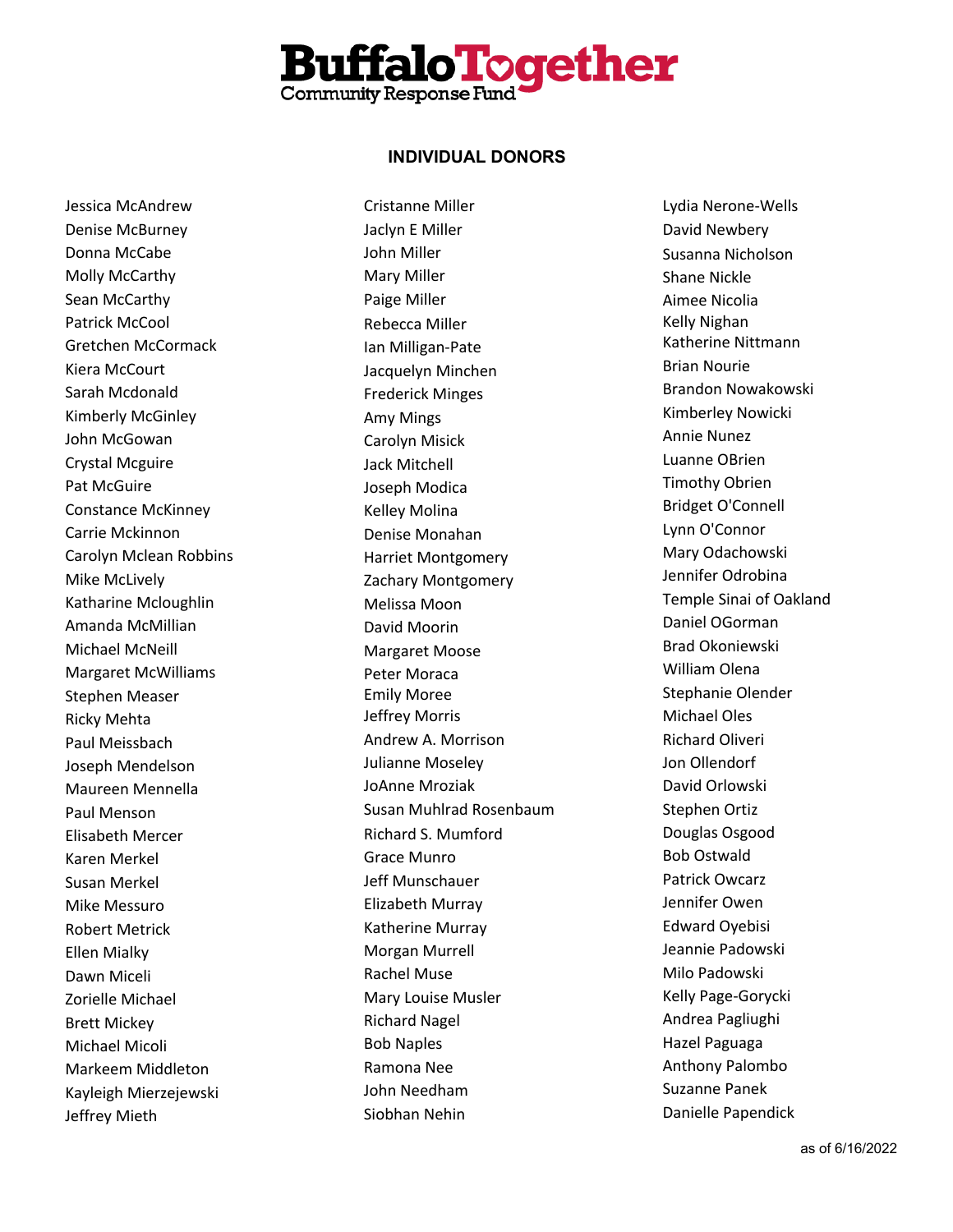

Jeff Pappalardo Athena Pappas Tom Paradowski Deborah Pardoe Richard Pardoe Valerie Parillo John Park Jalen Parks Timothy Parks Joseph Parry Sarah Partner Gary Paruta Danielle Passamonte Dhaval T. Patel Justin R Patterson Kay Patterson Steve Peacock Rita Pecoraro Kathleen M Pedini Timothy Penoyer Tracy Pepey Joshua Perkes Winifred Perley Susan Perlson Timothy Perrotta Dustin Perry Taylor Perry Tremaine Perry Brandon Peterman Lucretia Peterson Susan Peterson Susan L Petrella Paul and Elvira Pettersen Anne Philcox Brian Phillips James Pieprzak Doug Pierce Gayle Piershalski Julie Pilarski Daniel Pilsbury

Miranda Pinelli Hannah Pingelski Roshunda Pinkney Chris Pirrone Michele Pisarra Mark Poloncarz Julia Potter Denise Poulton Margaret Powell Susan R. Procknal Sarah Pugh Emily Purdie Mark Pyzynski Derek Rahe Maureen Ramaccia Lauren Rasmussen John Rath Joshua Rawdin Laurie Ray Sharon Ray Diana Raynor Brock Read Angeline Rebottaro Bonnie Redder Frank Reich Jonathan F. Reichert Maryly Reinertson Daniel Reingold Karen Renzi Tracey Renzi Joanne Rewinski Harold Reyes Lisa Reyes Duane Reynolds Bruce Rheiner Peter Rice Diane Rimer Lisa Rivera Jim Rizzo Edward Roach Jackie Roberts

Alan Robertson Alexandra Robinson Andrea Robinson Sonja Robinson Wayne Robinson John Rodgers Amy Rodriguez Emory Roethel Anthony Rogers Kenneth Rogers George Roller Carrie Rollison Emmanuel Romero Sharon Romero Susan C. Roney Diane Root Erika Rosenberg Kristen Rosenburg Shawn Rosenthal Douglas Rubin Jonathan Rubin Dave Ruch Doris Runice Michael Rusert Luke Russert Sam Russo Sara Rutherford Arlene Rydzinski Shoma Sagar -Rahaman Melissa Sample Doug Sampson David Sanchez Wendy Sanders Elisa Sansalone Justin Sansone Haydee Santana Tiffany Santini Steven Santino Daniel Saper Jenna Saponaro

as of 6 /16/202 2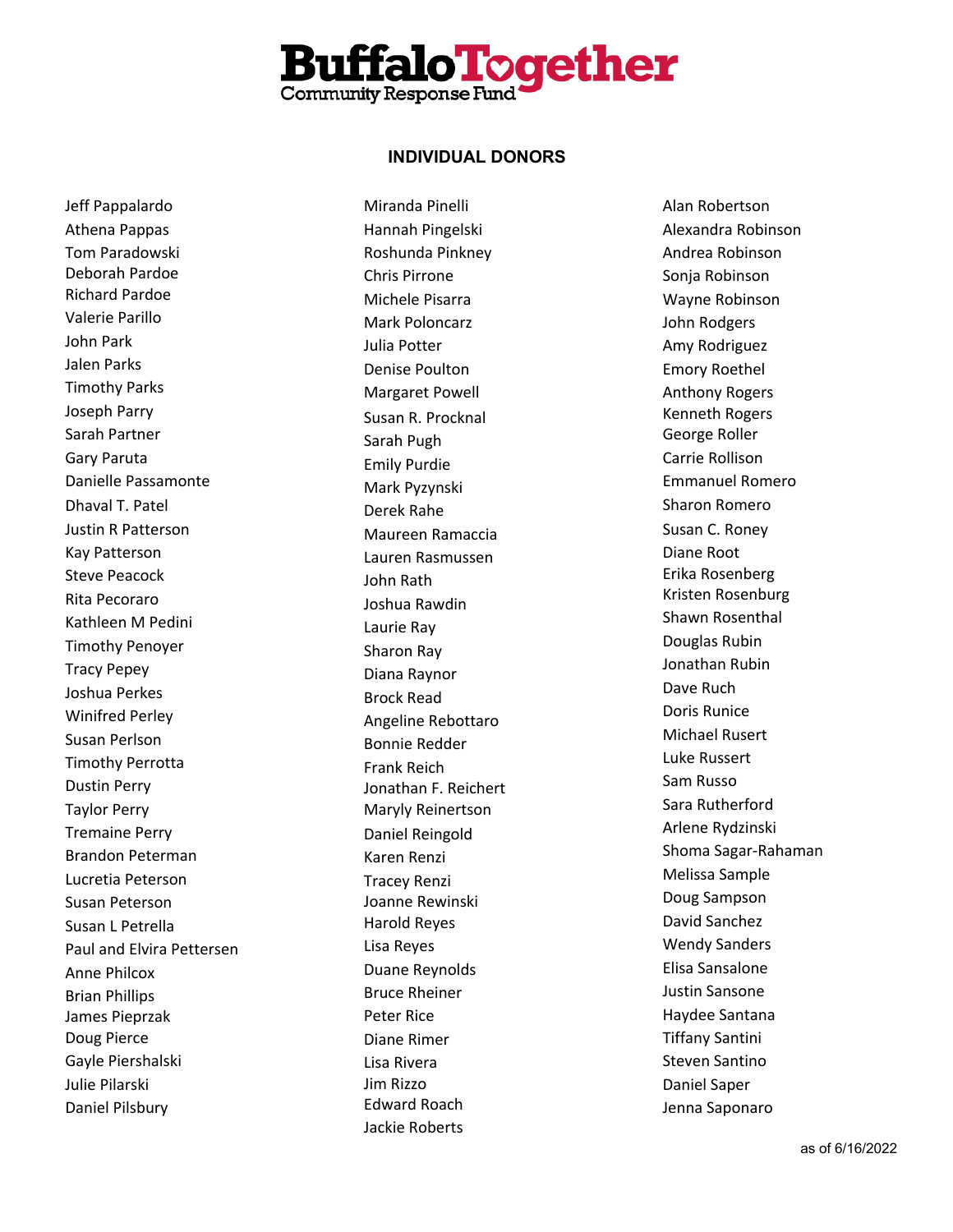

Marcia J Sargent Nicholas Sarraf Sateeesh Satchidanand Melissa Sawyer Jennifer Schaller Molly Schaub Sommer Schauer Claire Schen Susanna Schenk Rebecca Schermerhorn Brian Scheur Richard Schifeling Kristen Schimley Toscano Dan Schmidt Michael Schmigel Neal Schmitt Justin Schoettl Sheryl Schreiber Michael Schrift Kimberly Schroeder Brian Schrolucke Paul & Hope Schroy Susan Schubbe Karen M. Schultz Lewis Schwartz Jody Schwarz Martha Sciolino Rose Scott Venice Scott Scott & Christa Sechler Catie Sedor Adam Seiden Lisa Seischab Lisa Seitz Matthew Sendker Nathan Serfass Shelby Sexauer Ken Sghia-Hughes Marc Shaben Gail Shaffer

Margaret Shafer Rebecca Shand Felicia Shapiro Nandita Sharma Vladyslav Shcherbyna Cheryl Shea Mary & Mike Sheehan Richard Sheff Michael Sheridan Lisa Sherman Michael Sherry Nishith Shetty Rachel Shinard Monica Sidor Sue and Randy Siefkin Elizabeth Siegel Geoffrey Silkey Pete Simmonds Russell Simolo Gerald Simons Mary Sing Amy Skeeters-Behrens Chip Slicer Rae Slingerland Susan Smisek Greg Smith Hannah Smith Judith Smith Mackenzie Smith Randy Smith Ammee Snyder Karen Snyder Martha Snyder Stoneridge Software Michael Sonnenstein Stacey Sood Art Sordo Anna Sorensen Larry Sorokes Chris Soto

Stephanie Sova Russell Spaeth Robert Spampata Michael Spezzano Sr. Cathe Spin Erin Srsen Kayleigh Stampfler Tanya Staples David Stearns Marcus Steck Joseph Steeg Kathleen Steffen Michael Steger Mark Stevens Mark Stievater Dustin Stimpson Brian Stone Becca Stout Thomas Straut Zachary Strohmeyer Sarah Studt Lauren Stulmaker Carol Stymiest Gomathinayagam Subramanian Vinod Suchak Donna Suchan John Suczynski Amy Suda Carter Sukdolak David and Catherine Sullivan Emily Sullivan Kathleen Sullivan Kaylee Sullivan Michael Sullivan Anne Suzuki Linda Swanson Amy K. Sweeney Robert Swieringa Dawn Sylves Gary Szrama